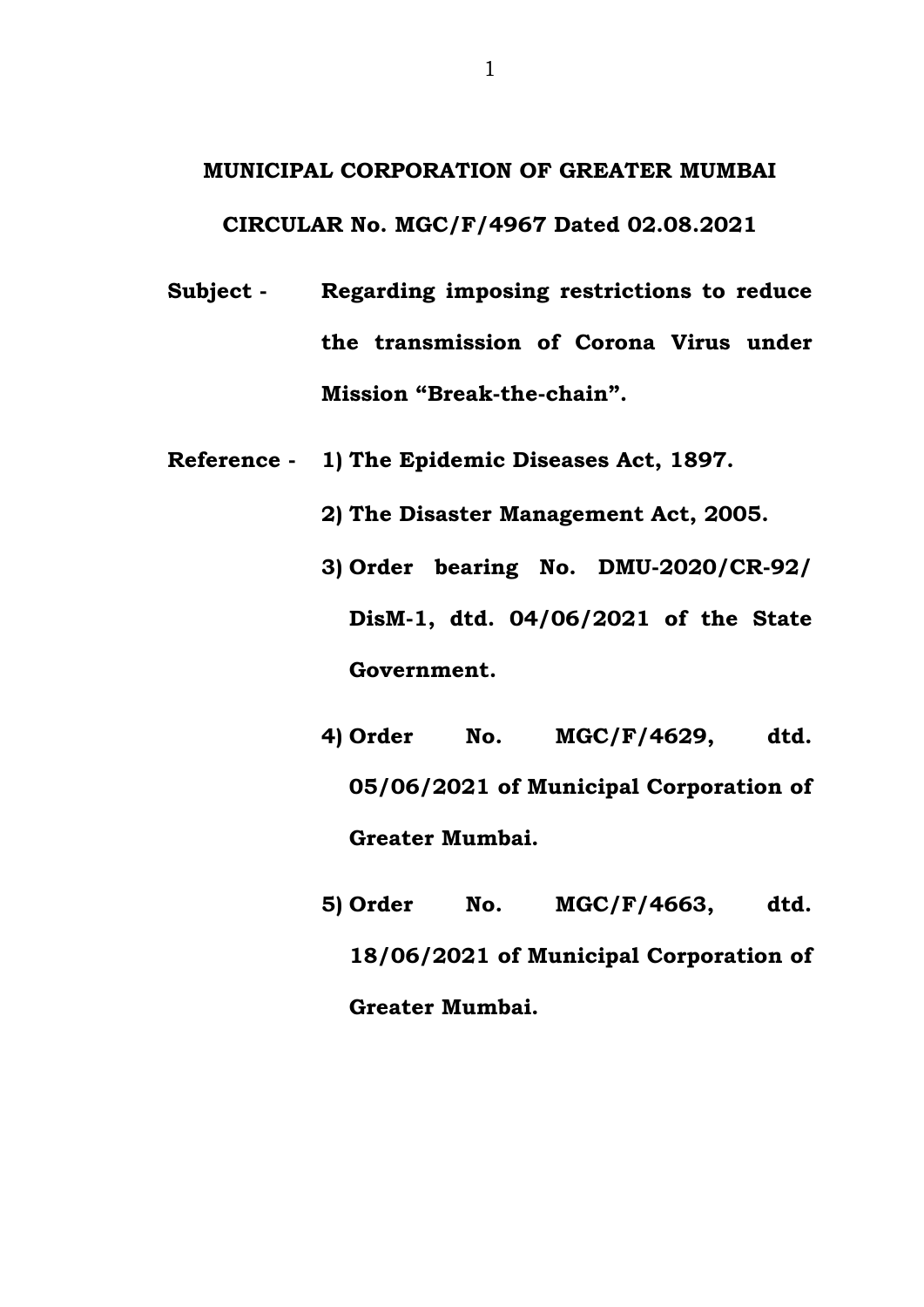- **6) Order bearing No. DMU-2020/CR-92/ DisM-1, dtd. 25/06/2021 of the State Government.**
- **7) Order bearing No. Corona 2021/C.R. 366/ Arogya-5, dtd. 2/08/2021 of the State Government.**

The State Government has issued the order bearing No. DMU-2020/CR-92/ DisM-1, dtd. 04/06/2021 under the "Break-the-Chain". As the Average Positivity Rate of Covid-19 during the last 2 weeks within the limits of Municipal Corporation of Greater Mumbai is 1.76% and the Average Oxygen Bed Occupancy Rate is 18.97%.

Further, State Government has issued the order bearing No. Corona 2021/C.R. 366/ Arogya-5, dtd. 2/08/2021 and has thereby authorized the District Disaster Management Authority to relax the restrictions in Mumbai and Mumbai Suburban District.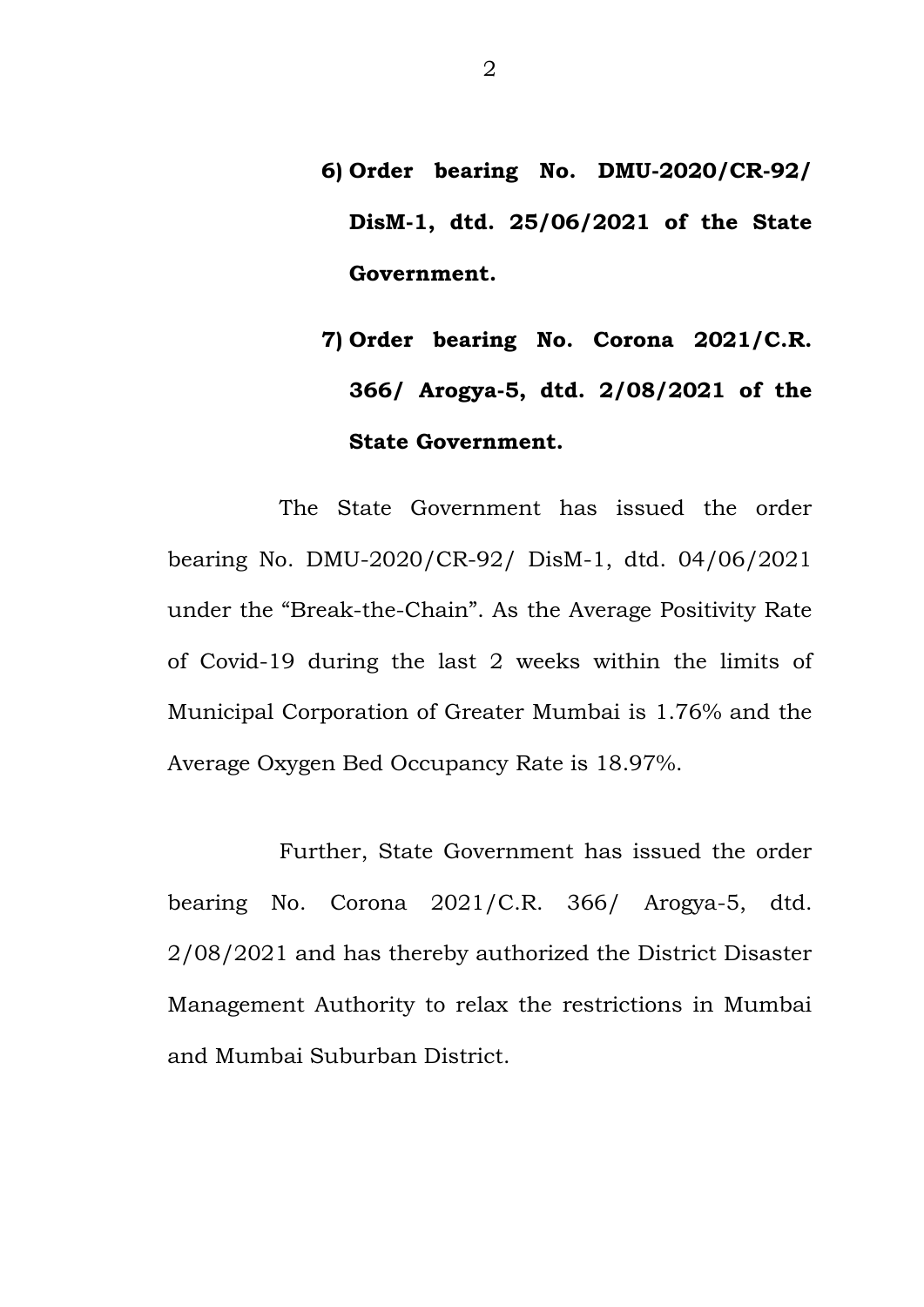Before this, taking into consideration the possibility of difficulty going to be faced in complying with the Covid-19 preventive measures, the orders have been issued vide No. MGC/F/4629 on the date 05/06/2021 and No. MGC/F/4663 on the date 18/06/2021 with regard to the restrictions of Level-3 within the limits of Municipal Corporation of Greater Mumbai for putting curb on the spread of Covid.

As per the reference made as above in the Government Resolution dated 02/08/2021, the restrictions in the order dated 05/06/2021 issued heretofore for Municipal Corporation of Greater Mumbai area are being partially relaxed as follows.

1) All the shops and establishments will be permitted to remain open on all weekdays till 10 pm. However, medical and chemist shops will be permitted to remain open 24 hours on all weekdays.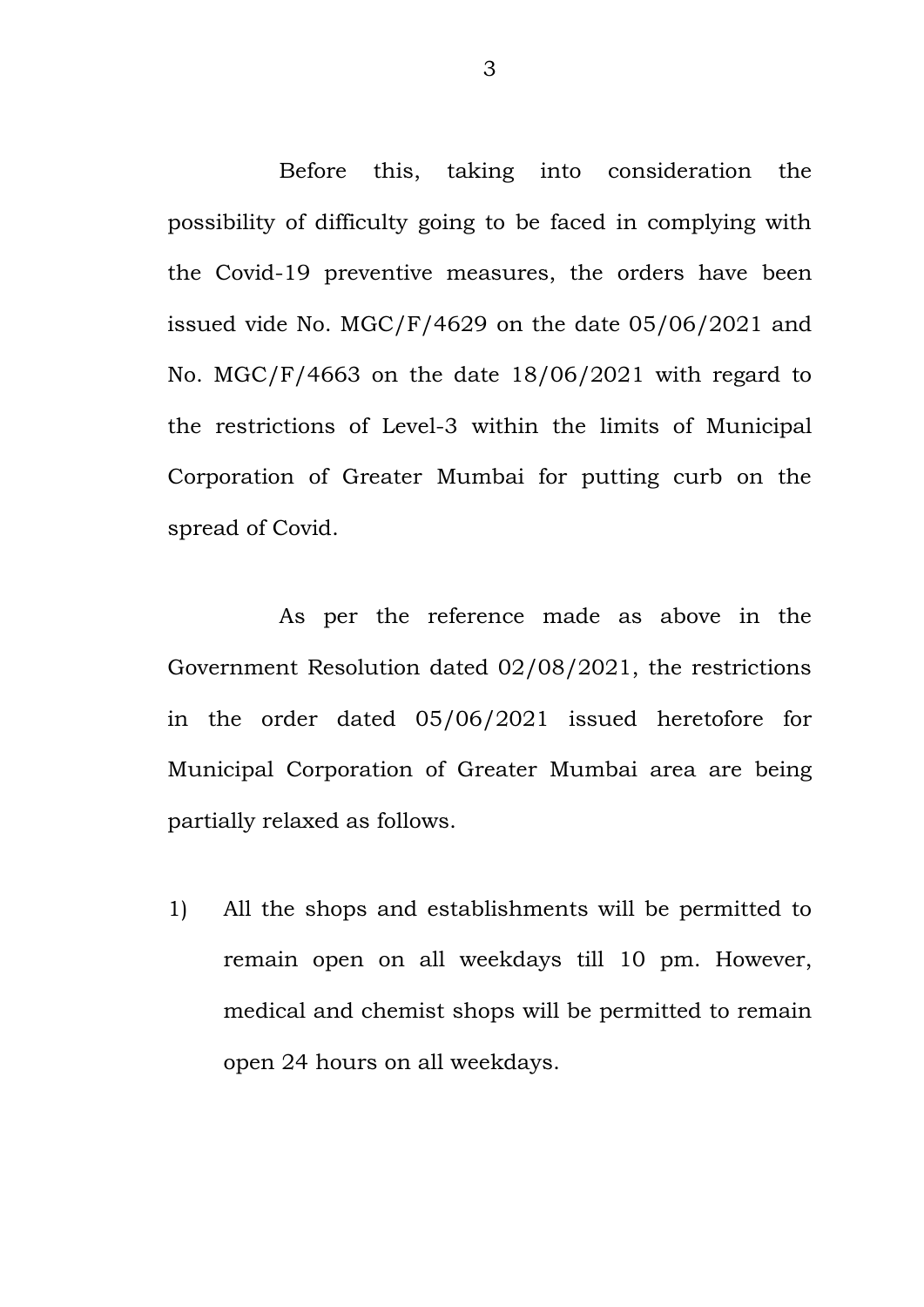- 2) All restaurants/hotels will be permitted to remain open on all week days till 4 pm.
- 3) Except swimming pools and the sports wherein coming to close contact is possible, other in-door and out-door sports will be permitted on all weekdays as per the regular timing.
- 4) Film shooting will be permitted as per the regular timing.

Other provisions of orders issued vide No. MGC/F/4629 on the date 05/06/2021 and No. MGC/F/4663 on the date 18/06/2021 shall remain applicable as they are, till the further order.

As declared from time to time by the Government and as mentioned in the order dated 25/06/2021, social distancing, using mask and other measures shall be mandatory.